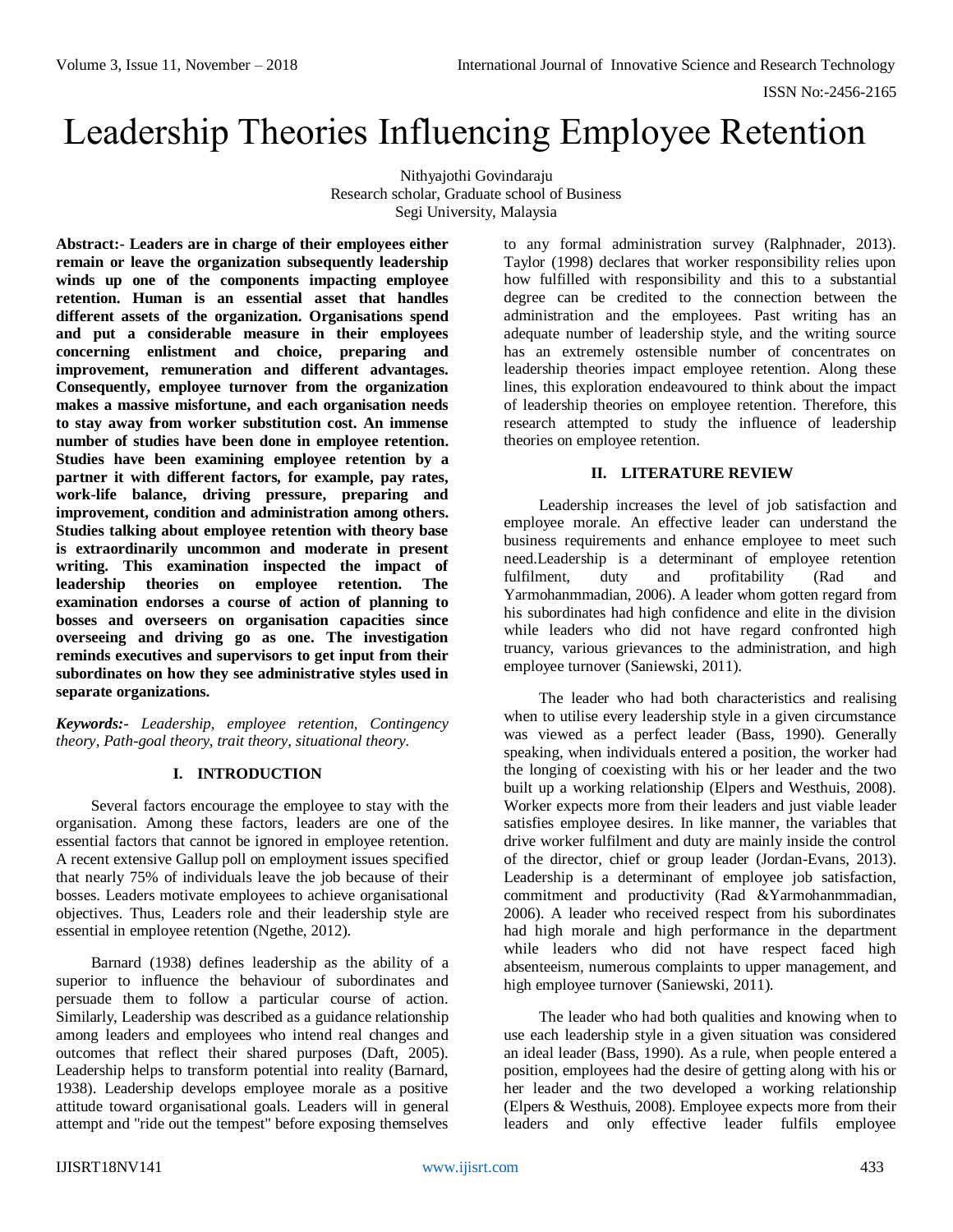expectations. Likewise, the factors that drive employee satisfaction and commitment are primarily within the control of the manager, supervisor or team leader (Jordan-Evans, 2013). On the other hand, Organization which promoted leaders from within the company usually found potential candidates lacked the necessary people skills to move forward (Tate, 2007).

A leader must have several qualities which must differentiate them from their subordinates. Early leadership theories focused on such leadership qualities while subsequent theories focused on skills. Leadership theories can be classified into eight major types such as autocratic, bureaucratic, laissez-faire, charismatic, democratic, participative, situational, transactional, and transformational leadership (Mosadeghrad, 2003). Different styles were needed for different situations, and each leader needed to know when to exhibit a particular approach (Rad & Yarmohammadian, 2006). In this research, the author discussed four leadership theories to study how leadership theories influence employee retention.

### *A. Contingency Theory*

Fiedler (1967) talked about the possibility hypothesis. As per possibility hypothesis, no administration style is reasonable to all circumstances. Possibility hypothesis of authority centre around specific factors identified with the condition that may figure out which specific style of administration is most appropriate for the circumstance (Kendracherry, 2013). The primary thought of Contingency hypothesis is that initiative adequacy (concerning assembling execution) relies upon the organization of two factors: the leader's assignment or relations, inspirations and parts of the circumstance (Viviane, 2012). The possibility approach endeavours to contextualize the different HRM rehearses in various hierarchical settings and systems (Arthur, 1994) Fiedler proposes that organization require leaders who prepared with human connections. Preparing expands execution. The substance of Fiedler's hypothesis leader's viability relies upon a blend of two powers:

- Leader's authority style and
- Situational decency.

Possibility demonstrates it measures leader esteem and feels independent of their supporter's observation. A leader's essential leadership considers the accompanying segments into the record, which impact the choice: situational factors affecting the leader, individual properties of the leader, leader's behavior, organizational viability and situational factors influencing the organization (Johnson and Blanchard, 2001).

A leader's decision making considers the following components into account, which influence the decision: situational variables impacting the leader, personal attributes of the leader, leader's behavior, organizational effectiveness and situational variables affecting the organization (Johnson & Blanchard, 2001). The following implications can be derived from Fiedler's contingency theory:

- Leaders can perform well in some situation, but not all situation
- Anyone can be a leader by carefully selecting situations that match his or her leadership style.
- Leadership effectiveness can be enhanced by designing suitable role that fit the leaders.

# *B. Path-Goal theory*

Path-Goal theory depends on Vroom's (1964) expectation hypothesis. A man will act dependent on the craving that the demonstration will be taken after by a given outcome and on the connecting with the nature of that outcome to the individual. The path-goal theory was first presented by Martin Evans (1970) and created by House (1971). As indicated by Robert House, the Path-Goal Theory of Leadership was created to depict the manner in which that leaders energies and bolster their adherents in accomplishing the objectives they have been set by making the way that they should take clear and direct. House and Mitchell (1974) characterized four sorts of leader styles: Directive, Supportive, Participative and Achievement

- Directive behavior: Scheduling work, maintaining performance standards and assigning a task to subordinates
- Supportive behavior: Pleasant relationship with subordinates, friendly approach and personal caretaker.
- Participative behavior: Allow subordinates participation in decision making
- Achievement-oriented behavior: Boost confidence level to exert higher efforts to reach organizational goals.

Organizations require dynamic administrators and employee to accomplish their targets. Organizations could not prevail without their endeavours and duty (Rad &Yarmohammadian, 2006). A leader creates confidence among his subordinates. Leader clarifies the path by removing the roadblocks and help his followers to remove the bigger blocks. Thus leader increases motivation to enhance performance.

According to the path-goal model, there is one right method for accomplishing an objective and that the leader can understand the way and the devotees cannot. This gives the leader a job as the knowing individual and the supporter as penniless. As the leader kept on following a way of acknowledgement and reward with the subordinate, the conduct of the leader impacted the likelihood the subordinate would accomplish his or her objectives (House, 1971; Vroom and Jago, 2007). The way objective hypothesis can best be thought of as a method in which leaders select specific practices that are most proper to the agents' needs and the work environment so they may best guide the delegates through their way in the procurement of their step by step work works out (destinations) (Northouse, 2013).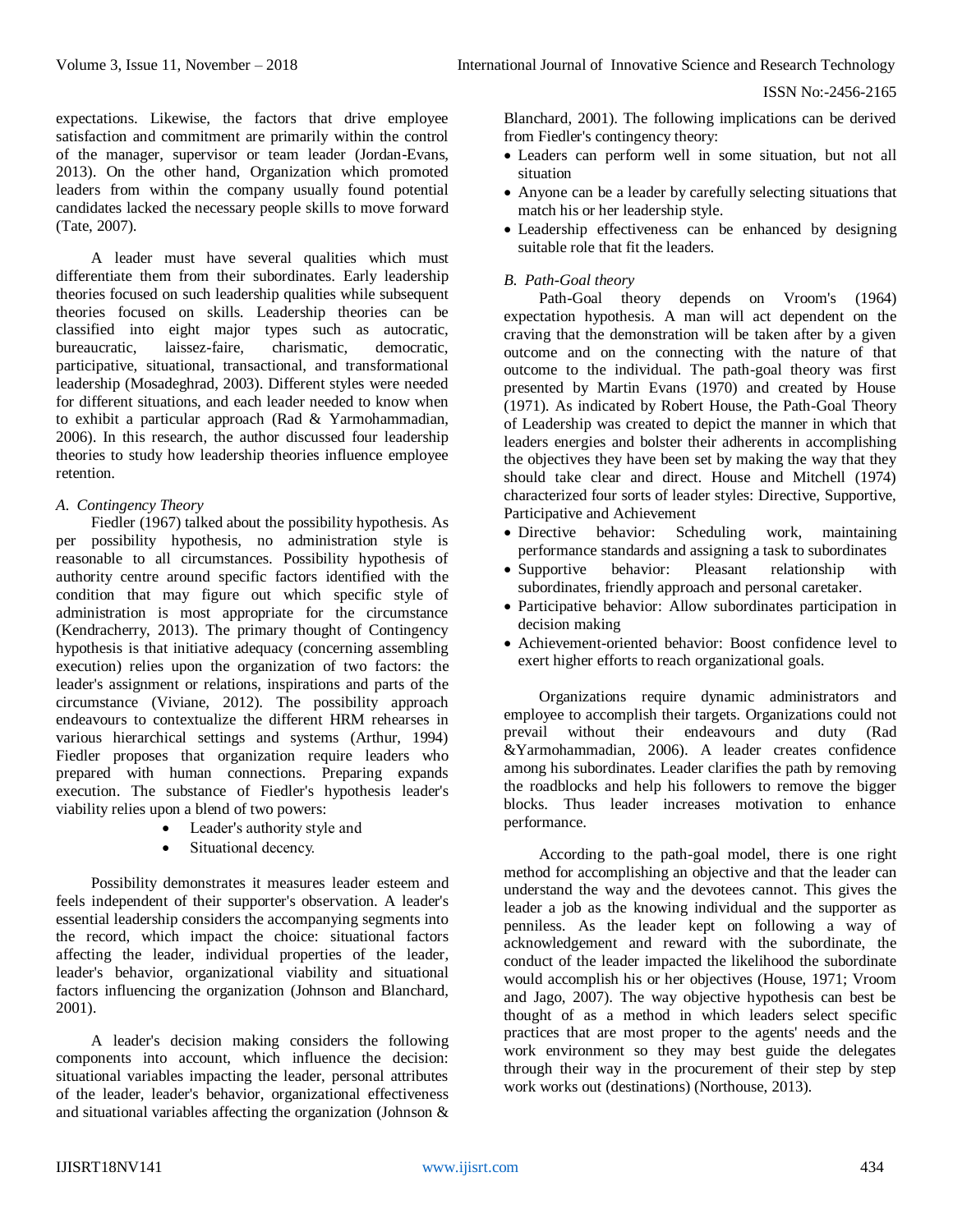#### *C. Trait theory*

The trait leadership theory trusts individuals are either conceived or made with specific characteristics that make them shine in leadership positions. Trait theory distinguishes leaders from a common man based on some primary characters. Trait theory helps to study leadership systematically and focus the leader's traits. The leadership traits and characteristics have been categorized by Jago (1982) by separating them into four groups namely personality, social, ability and physical traits (Mat, 2008). Besides, Trait model of leadership assumes that leadership is based on the characteristics of many leaders – both successful and unsuccessful. Moreover, it describes behaviours and individuality associated with leadership traits. Similarly, Trait theory helps to identify traits and disposition needed to lead others. On the other hand, trait theory attempts to classify what personal characteristics such as physical, personality, and mental, are associated with leadership success (Techno Report, 2013).

Some of the traits or characteristics are:

- Intelligence
- Motivational power
- Decision-making skill
- Understand subordinates need
- Self-confident

Trait theory assumes that leaders are different regarding personality and traits from the common man. Managers use the data of the hypothesis to assess their situation in the organization. They can understand the strength and weakness and develop their leadership qualities. To be viable, they need to demonstrate their capacity to impart a dream, and through systems administration, utilize political and social aptitudes to realize the average change (West, 2013). Gandhi and Roosevelt are good examples of trait leadership. Both are successful leaders whose personalities are entirely different from common man.

Shelley Kirkpatrick and Edwin A. Locke (1991) embody the trait theory. They contend that "key leader attributes include: drive (an extensive term which joins achievement, motivation, desire, imperativeness, assurance and movement), organization motivation (the aching to lead anyway not to search for power as an end in itself), validity, dependability, confidence (or, as such energetic relentlessness), scholarly limit, and learning of the business (Vector Study, 2012)

#### *D. Situational theory*

Blanchard & Paul-Hersey (1970) developed the situational leadership theory. According to Hersey and Blanchard, not one single "best" style of leadership fit for all condition. Thus, Leaders are those who can become accustomed to the style based on the situation. The theory also focused on the personal relationship between the leader and followers based on trust and respect (Blandchard& Hersey,

1970). Hershey and Blanchard suggest four principal leadership styles:

Telling: This style alludes leader to instruct individuals and how to do.

- *Selling:* This style includes more forward and backwards among leaders and adherents. Leaders "pitch" their thoughts and messages to assemble individuals.
- *Participating:* In this methodology, the leaders offer less bearing and enables individuals from the gathering to play a more dynamic job in concocting thoughts and deciding.
- *Delegating:* This style is described by a less included, hands-off way to deal with the administration. Gathering individuals grade to settle on a large portion of the choices and take the vast majority of the duty.

The correct style relies upon the capacity of the person.

Hershey and Blanchard's hypothesis distinguishes four unique dimensions of development.

- M1: Group individuals with an absence of learning, abilities, and readiness to finish the undertaking.
- M2: Group individuals are eager and energetic, yet the absence of capacity.
- M3: Group individuals have what it takes and ability to finish the errand, however not willing to assume liability.
- M4: Group individuals are very talented and willing to finish the assignment.

Hershey-Blanchard show recommends that the accompanying authority styles are the most proper development levels:

- Low Maturity (M1) Telling (S1)
- Medium Maturity (M2) Selling (S2)
- Medium Maturity (M3) Participating (S3)
- $\bullet$  High Maturity (M4) Delegating (S4)

The situational hypothesis suggests that even though there are numerous conceivable approaches to address a circumstance, there is one way that is more adjusted than the others. The situational hypothesis depends on a fitting appraisal of conditions in a given circumstance. A mono style way to deal with authority is not adequate in tending to the dynamic, multidimensional, and complex nature of social associations and the performing artists inside them (Nevarez, Wood and Penrose, 2013). This model expects adaptability of style in the leader, their conduct aptitudes and also the capacity to analyse the circumstance and the style that is required their capacity (Gill, 2011).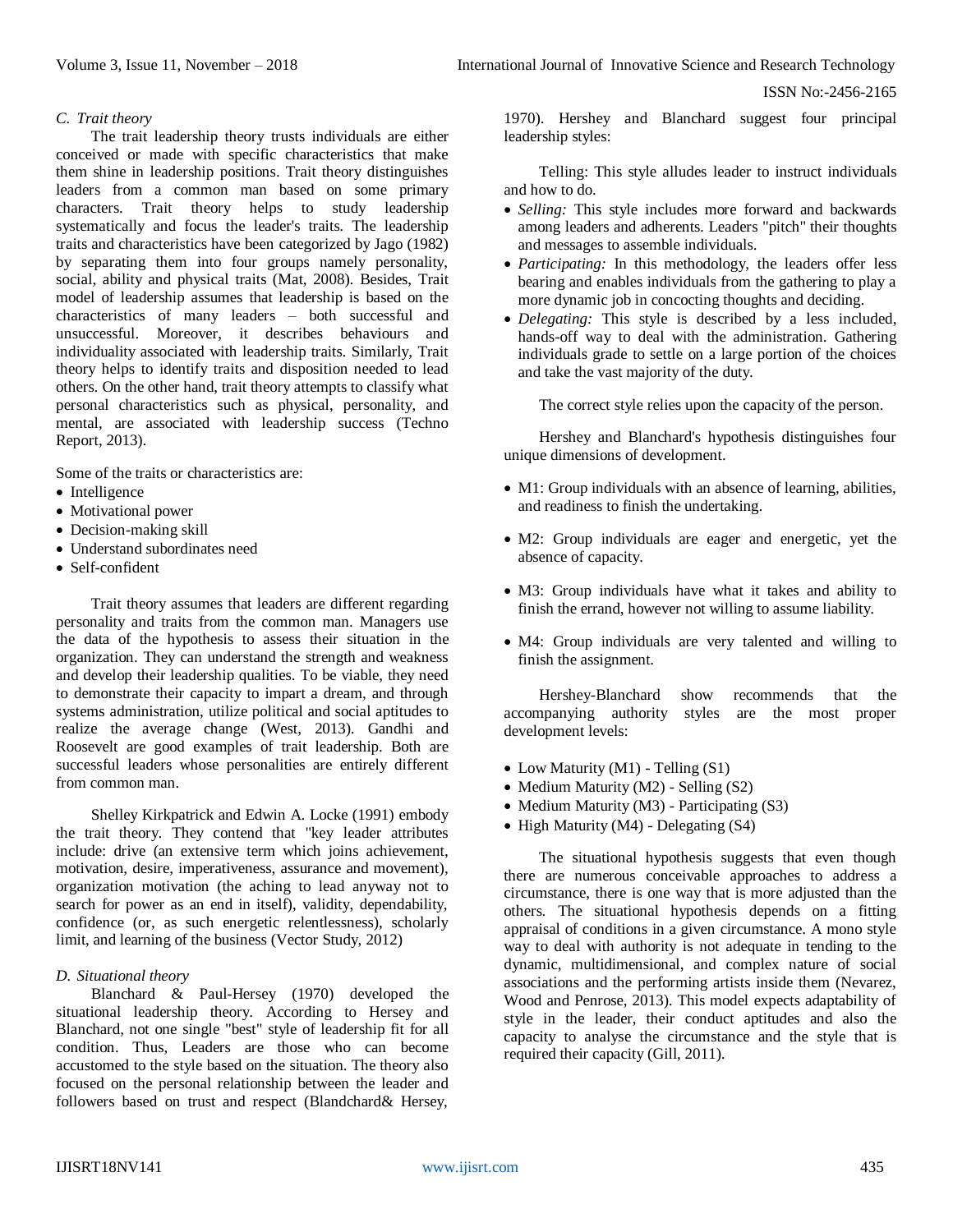### **III. LEADERSHIP THEORIES AND EMPLOYEE RETENTION**

Businesses are transforming and important a new set of leadership style. Today's business environment is very complex, and it requires different approaches to leadership. Traditional theories propose a sort of initiative that is excessively static all together, making it impossible to adapt to the difficulties, radiating from the unpredictable condition that organisations are confronting (Lotze, 2011). In this way, the appropriate initiative is necessary to accomplish high worker degrees of consistency (Spinelli, 2006).

Contingency theory requires different styles of leadership to tackle the different condition to ensure high retention rates. The success of the leader was based on the contingency that raised in that business. Contingency theory of leadership is suitable to the business where the environment is stable and more formal. Numerous researchers judge the work by Fielder, and his partners was a shared commitment that roused thought of individual and situational viewpoints in leadership.

Path-Goal theory describes that the leader specifies the path for the follower to achieve the organisational goal. Leaders motivate effort towards the task. An accompanied task gives a satisfied mind and turns into retention. This theory identifies four types of leader behaviour: Supportive, directive, participative and achievement oriented. The leader directs follower behaviour by changing the follower's perception. Leaders effectively motivate followers to understand behaviour that leads to the desired outcome. Leaders conduct diminishes uncertainty; elucidate the connection between devotee exertion and real fulfilment and connection supporter scientific achievement to outward rewards which turns as an abnormal state of retention.

Trait theory separates leaders from adherents, viable from insufficient. The hypothesis fixates exclusively concerning the leader in power and like this has possessed the capacity to supply a more critical and more perplexing comprehension of how the leader and his or her personality are identified with the organisation. Also, private hypothesis centres solely on the job of the leader and consequently has possessed the capacity to give a more profound and more many-sided comprehension of how the leader and his or her identity are identified with the authority procedure (Mat, 2008).

The qualities of Trait hypothesis looks for leaders have superhuman capacities. Remembering those proposed attributes and capacities, a leader ought to have one must be god-like with the end goal to be a successful and moral leader (Grint, 2005). Leader's accomplishment can be empowered with his adherents and swings into retention. The administration ought to be more about empowering scholarly resources all through the system instead of depending on the constrained insight of a couple of cerebrums at best (Uhl-Bien, Marrion and Mckelvey, 2007).

Trait theory has been criticized for three reasons:

- Limitation of the list of traits
- The assumption of inborn qualities of a leader.
- Failure to define the leader's qualities

Situational leadership model empowers the leaders to distinguish the errand and decide the appropriate initiative style to execute a specific assignment. Moreover, Successful leaders change their authority style dependent on the adherents and their assignment. So also, Leaders depict the best approach to complete a specific errand. Leaders must spotlight on relationship instead of course to guarantee high retention level.

## **IV. THE THEORETICAL FRAMEWORK OF LEADERSHIP THEORIES AND EMPLOYEE RETENTION**

Employee retention is a critical competitive parameter in the Indian IT industry. Leadership theories conclude that an effective leader increases employee morale which turns as high motivational level and impacts employee job satisfaction and retention.An organisation's structure, structure, activity style, and methodologies set the tone for specialist satisfaction and spirit (Houghton and Yoho, 2012). Worker work fulfilment relies on the administration conduct of directors (Sikandar, 2013). Studies have demonstrated that distinctive leader practices influence work results, for example, work fulfilment unexpectedly (Mosadeghrad and Yarmohammadian, (2006). The utilisation of specific initiative conduct by chief influences both occupation fulfilment and efficiency of the employees (Sikandar, 2013).

Today's labour market is fast changing in nature, and it requires a different kind of leadership style to meet the innovations. Finding people with perfect leadership style is a big challenge in every organisation. Leadership theories play an important role in employee retention. A good leader can be a good boss, but a good boss may not be a good leader. Because a boss knows how it would be done, but a leader shows the path how it has to be done. Boss use people, but a leader develops people. In this manner, the study developed the following framework to demonstrate the impacts of leadership theory on employee retention.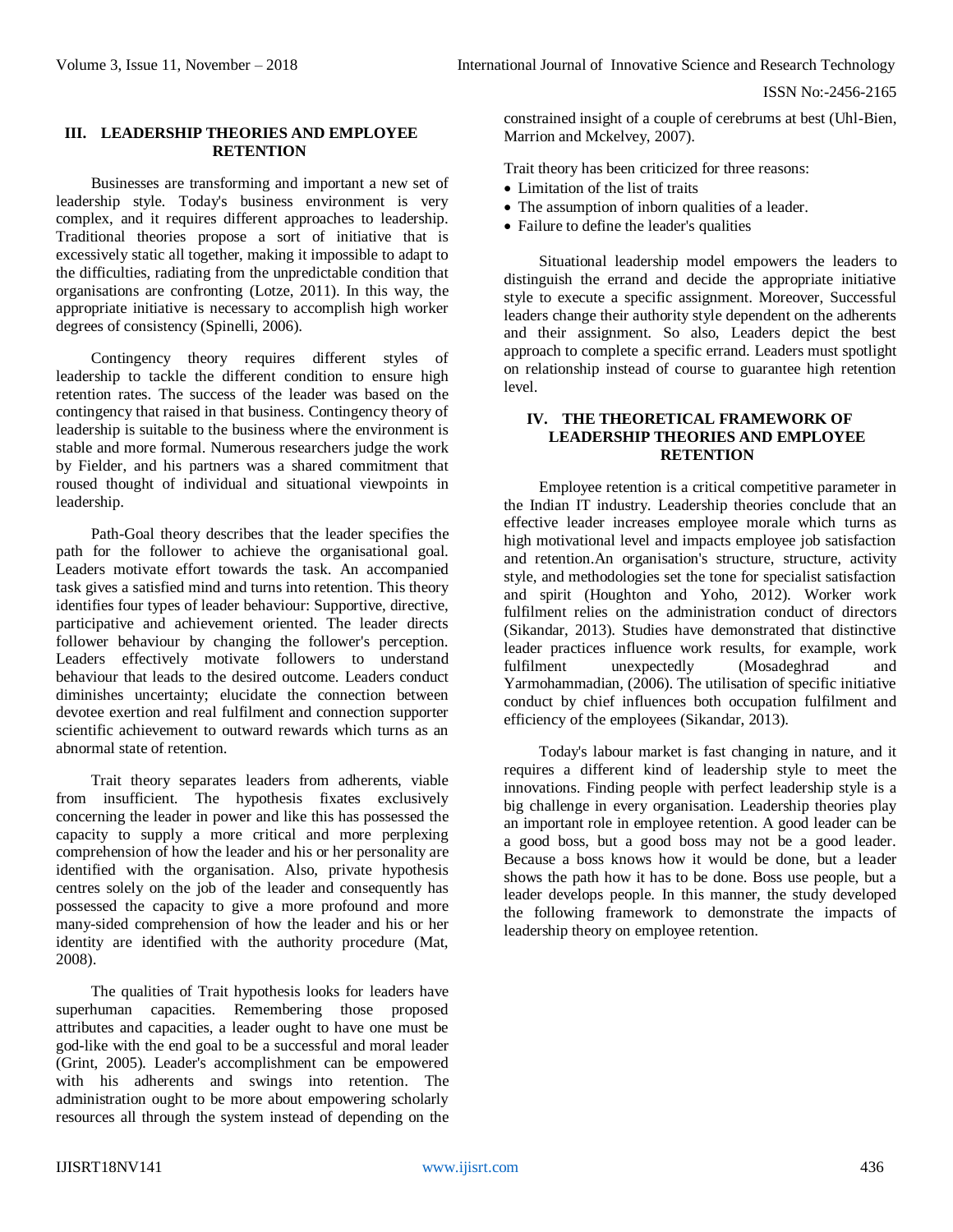

Fig 1:- Theoretical frameworks of leadership theories (Source: Developed for the research)

# **V. CONCLUSION**

In light of the discoveries in writing, this paper presumes that leadership theory impacts employee retention in organisations. All the writing assessed and announced a definite connection between leadership style and retention. Whenever leadership style is unfavourable intention to leave raised. Consequently improving employee retention through leadership style embraced by chiefs ought to subsequently be given the consideration it merits if organisations are to hold their cherished staff. Thus, organisations should ensure that they follow right leadership style and need to revise based on the subordinate feedback to get high retention level.

#### **REFERENCE**

- [1]. Arthur, J. (1994). "Effects of Human Resource Systems on Manufacturing Performance and Turnover". Academy Of Management Journal, Vol. 37, Pp. 670-87.
- [2]. Barnard, C. (1938). The Function of Executive. Cambridge: Harvard University Press.
- [3]. Bass. B. (1990). From Transactional To Transformational Leadership: Learning To Share The Vision. Organizational Dynamics, 18(3), 19-31.
- [4]. Blanchard. K & Hersey. P. (1970). A Leadership Theory for Educational Administrators. Education, 90(4), 303- 311.
- [5]. Daft. R. (2005). The Leadership Experience. Southwestern: Toronto.
- [6]. Elpers. K & Westhuis. D (2008). Organisational Leadership and Its Impact on Social Workers' Job

ISSN No:-2456-2165

Satisfaction. A National Study. Administration in Social Work, 32(3), 26-43.

- [7]. Fiedler, E. F (1967). A Theory of Leadership Effectiveness. Mcgrew Hill. New York.
- [8]. Gill, R. (2011). Theory and Practice of Leadership. London: Sage Publications.
- [9]. Grint, K. (2005). Leadership: Limits of Possibilities. Basingstoke: Palgrave Macmillan.
- [10]. House, R.J. (1971). A Path-Goal Theory of Leader Effectiveness. Administrative Science Quarterly. 16, 321-328.
- [11]. Jago, A. G. (1982). Leadership: Perspectives in theory and research. Management Science, 28(3), 315-336.
- [12]. Johnson, K.H & Blanchard, H. P. (2001). Management of Organizational Behaviour: Leading Human Resources. New Jercy, Prentice Hall: 8<sup>th</sup> Ed.
- [13]. Jordan-Evans, B. K. (2013). Flame centre. Retrieved June 4, 2013, From Google Search: [Http://English.Flamecentre.Com/?Page\\_Id=570.](http://english.flamecentre.com/?Page_Id=570)
- [14]. Kendracherry. (2013). Leadership Theories- 8 Major Leadership Theories. About.com Guide.
- [15]. Lotze, F. (2011). Practical Implications of Post Heroic Leadership Theories. A Critical Examination. Journal of Angila Ruskin University.
- [16]. Mosadeghrad, A.M. & Yarmohammadian, M.H. (2006). A Study of Relationship between Managers' Leadership Style and Employees' Job Satisfaction. Leadership in Health Services, 19(2), 11 –28.
- [17]. Nevarez, C. Wood, J.L & Penrose, R. (2013). Leadership Theory and the Community College: Applying Theory to Practice. Sterling, Virginia: Stylus Publishing.
- [18]. Ngethe, N. (2012). Influence of Leadership Style on Academic Staff Retention in Public Universities in Kenya. International Journal of Business and Social Science, Vol 3 No 21.
- [19]. Northouse, P. (2013). [Leadership Theory and Practice.](http://www.amazon.com/Leadership-Practice-Peter-G-Northouse/dp/1483317536/bigdogsbowlofbis/) Thousand Oaks: Sage Publications, Inc.
- [20]. Rad, A & Yarmohammadian, M. (2006). A Study of Relationship between Managers' Leadership Style and Employees Job Satisfaction. Leadership in Health Services, 29(2), 11-27.
- [21]. Ralphnader (2013). Leadership and Motivation. Nl: Department Of Innovation, Business And Rural Development.
- [22]. Saniewski, L. L. (2011). The Impact of Leadership on Employee retention. Doctoral Thesis. University of phonix. Pro Quest
- [23]. Sikandar, H.M. (2013). The relationship between Leader Behaviors and Employees' Job Satisfaction: A Path-Goal Approach, Pakistan Journal of Commerce and Social Sciences Vol. 7(1), 209-222.
- [24]. Spinelli. R. (2006). The Applicability of Bass's Model of Transformational, Transactional, and Laissez-Faire Leadership in The Hospital Administrative Environment. Hospital Studies, 84(2), 11-18.
- [25]. Tate, R. (2007). Retaining skilled, trained workers. Financial Executive, 23(5), 16.